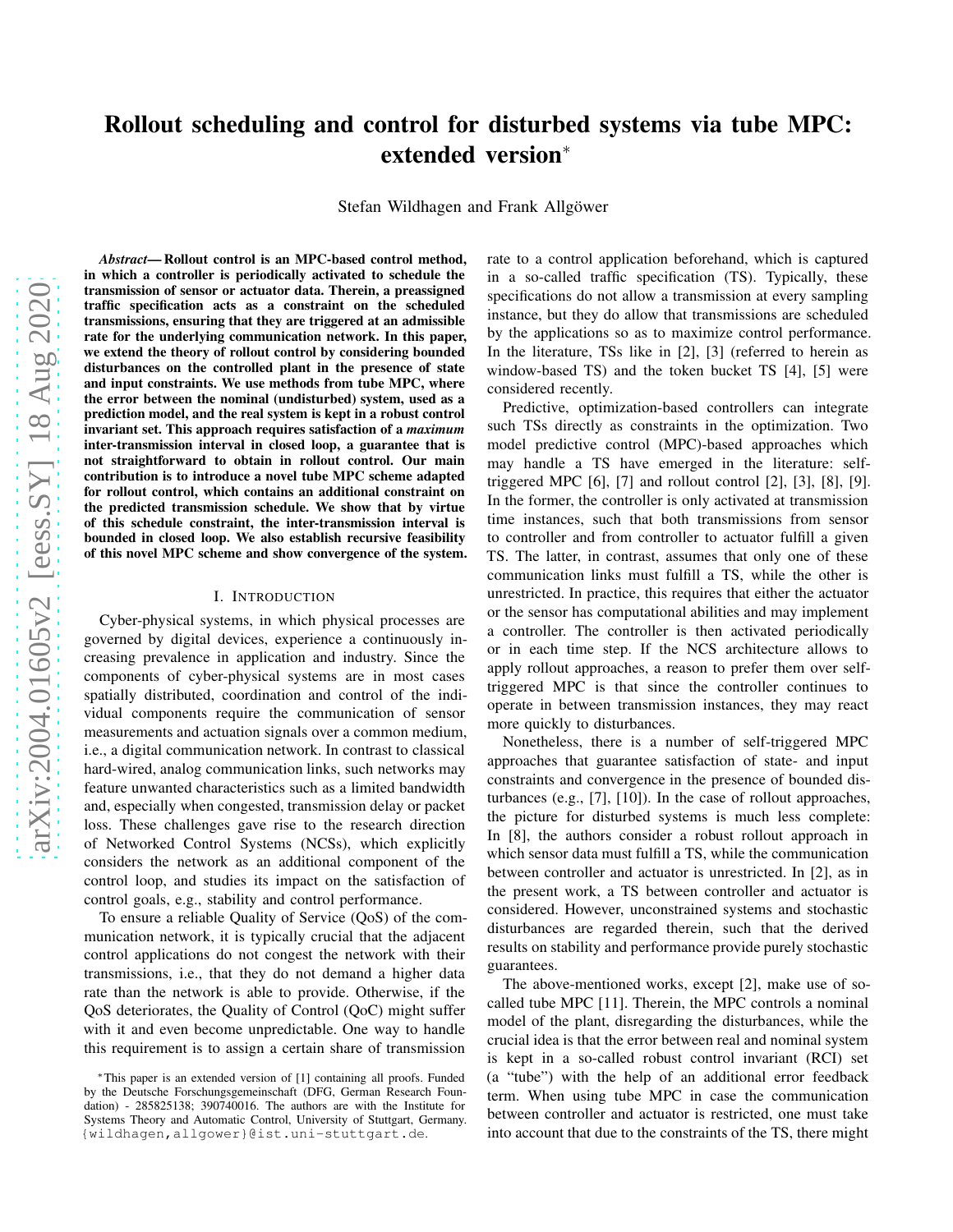be no control update available for several consecutive time steps. Hence, the error must be kept in the RCI set despite the fact that the error feedback is applied in open loop. Such "multi-step" RCI sets already appeared in the literature on robust self-triggered MPC for linear systems [7], [10], which may handle any inter-transmission interval in between 1 and  $H \in \mathbb{N}$  steps. If such a set and feedback are known, all that is left to do is to ensure that in closed loop, the phases in between transmissions are no longer than  $H$ . Since in selftriggered MPC, the controller is activated at transmission instants and the prediction horizon spans exactly the time until the next triggering instant, this guarantee is obtained simply by a prediction horizon less than or equal to H.

In this paper, we consider an NCS setup where the communication between sensor and controller is unrestricted, but new control inputs must be transmitted to the actuators under satisfaction of a TS. The controlled plant is subject to bounded additive disturbances and state and input constraints. We use a rollout approach, where a controller with cyclically shrinking horizon (cf. [12]) is activated at each time instant, to schedule transmissions and compute the corresponding control updates simultaneously. In such a setup, the controller is activated independently of transmission instances and the length of the prediction horizon is purely time-dependent, such that at times, it might not even span the time until the next transmission. As a result, guaranteeing a certain maximum inter-transmission interval in closed loop is much more challenging than for self-triggered MPC.

Our main contribution is to enable rollout control to handle bounded disturbances in the presence of state and input constaints. On a technical level, we adapt tube MPC approaches by, first, giving a suitable, more general definition of a  $[1, H]$  RCI set for NCS. Second, we introduce a schedule constraint in the prediction and prove that it ensures a maximum inter-transmission interval of  $H$  in closed loop. Third, we propose an adapted tube MPC scheme, in which in contrast to [11], the nominal system's initial condition is an optimization variable only in case a transmission is scheduled at initial time. Further, we provide an analysis of recursive feasibility of the novel scheme with the additional schedule constraint, and establish convergence using methods of economic tube MPC [13], [14].

The remainder of this paper is organized as follows: In Section [II,](#page-1-0) we present the considered NCS architecture, where the transmissions between controller and actuator need to satisfy a certain TS. In Section [III,](#page-2-0) we give the definition of a  $[1, H]$  RCI set for this NCS. We introduce the schedule constraint and the control scheme in Section [IV](#page-2-1) before we comment on recursive feasibility, robust constraint satisfaction and convergence in Section [V.](#page-4-0) A numerical example is given in Section [VI](#page-5-0) to demonstrate the derived results before a summary and an outlook are given in Section [VII.](#page-5-1) Throughout the main body of this paper, we focus on the token bucket TS [4], but in Section [V-A,](#page-4-1) we will argue that all derived results hold for the window-based TS used in [2], [3], too.

Let  $\mathbb I$  and  $\mathbb R$  denote the set of all integers and real numbers,



<span id="page-1-1"></span>Fig. 1. Considered configuration of the NCS with token bucket network.

respectively. We denote  $\mathbb{I}_{[a,b]} := \mathbb{I} \cap [a,b]$  and  $\mathbb{I}_{\geq a} := \mathbb{I} \cap$  $[a, \infty), a, b \in \mathbb{I}$ . We denote by  $A > 0$   $(A \ge 0)$  a symmetric positive (semi-)definite matrix  $A \in \mathbb{R}^{n \times n}$ . For a function  $f : \mathbb{R}^n \to \mathbb{R}^n$ , define the image of the set  $S \subseteq \mathbb{R}^n$  as  $f(S) \coloneqq$  ${f(x) : x \in S}$ . A compact and convex set containing the origin is called a  $\mathcal C$  set. We denote by  $\oplus$  the Minkowski set addition and by ⊖ the Pontryagin set difference. The symbols ∨, ∧ denote the logical *or*, *and*, respectively.

## II. SETUP

<span id="page-1-0"></span>Consider a disturbed, linear, time-invariant plant

$$
x_p(k+1) = Ax_p(k) + Bu_p(k) + w_p(k), \ x_p(0) = x_{p,0}, \ (1)
$$

where  $k \in \mathbb{I}_{\geq 0}$  denotes the discrete time instance,  $x_p(k)$ the state,  $u_p(k)$  the input and  $w_p(k)$  an additive disturbance which cannot be measured. Both the plant state and plant input are subject to the constraints  $x_p(k) \in \mathbb{X}_p \subseteq \mathbb{R}^{n_p}$  and  $u_p(k) \in \mathbb{U}_p \subseteq \mathbb{R}^{m_p}$  with closed constraint sets  $\mathbb{X}_p$  and  $\mathbb{U}_p$ containing the origin. The disturbance acting on the plant is assumed to be bounded within a C set  $\mathbb{W}_p \subseteq \mathbb{R}^{n_p}$ , i.e.,

$$
w_p(k) \in \mathbb{W}_p, \ \forall k \in \mathbb{I}_{\geq 0}.
$$

Furthermore, a quadratic cost

<span id="page-1-2"></span>
$$
x_p^\top Q x_p + u_p^\top R u_p, \ Q, R > 0 \tag{2}
$$

is associated with the plant as an index for performance.

As depicted in Figure [1,](#page-1-1) in the NCS setup considered here, an update of the control input  $u_c$  cannot be applied to the plant directly, but instead must be transmitted to the actuator via a limited-bandwidth network. Throughout the main body of this paper, we will assume that transmissions over the network must fulfill the so-called token bucket TS [4]. Therein, tokens are added to a bucket at a rate of  $g \in \mathbb{I}_{\geq 1}$  whenever the maximum level of tokens  $b \in \mathbb{I}_{\geq c-q}$ is not reached. Otherwise, excessive tokens are discarded. A transmission incurs the cost of  $c \in \mathbb{I}_{\geq g}$  tokens (where typically  $c > g$ , such that a transmission is not possible in every time step). The decision whether to transmit over the network at a given time is taken by the controller to be either  $\gamma = 1$  (if a transmission is triggered) or  $\gamma = 0$  (if not). Hence, the bucket level  $\beta$  is governed by the difference equation

$$
\beta(k+1) = \min\{\beta(k) + g - \gamma(k)c, b\}, \ \beta(0) = \beta_0. \tag{3}
$$

The token bucket TS is fulfilled if a transmission is only triggered when the bucket level is high enough to support the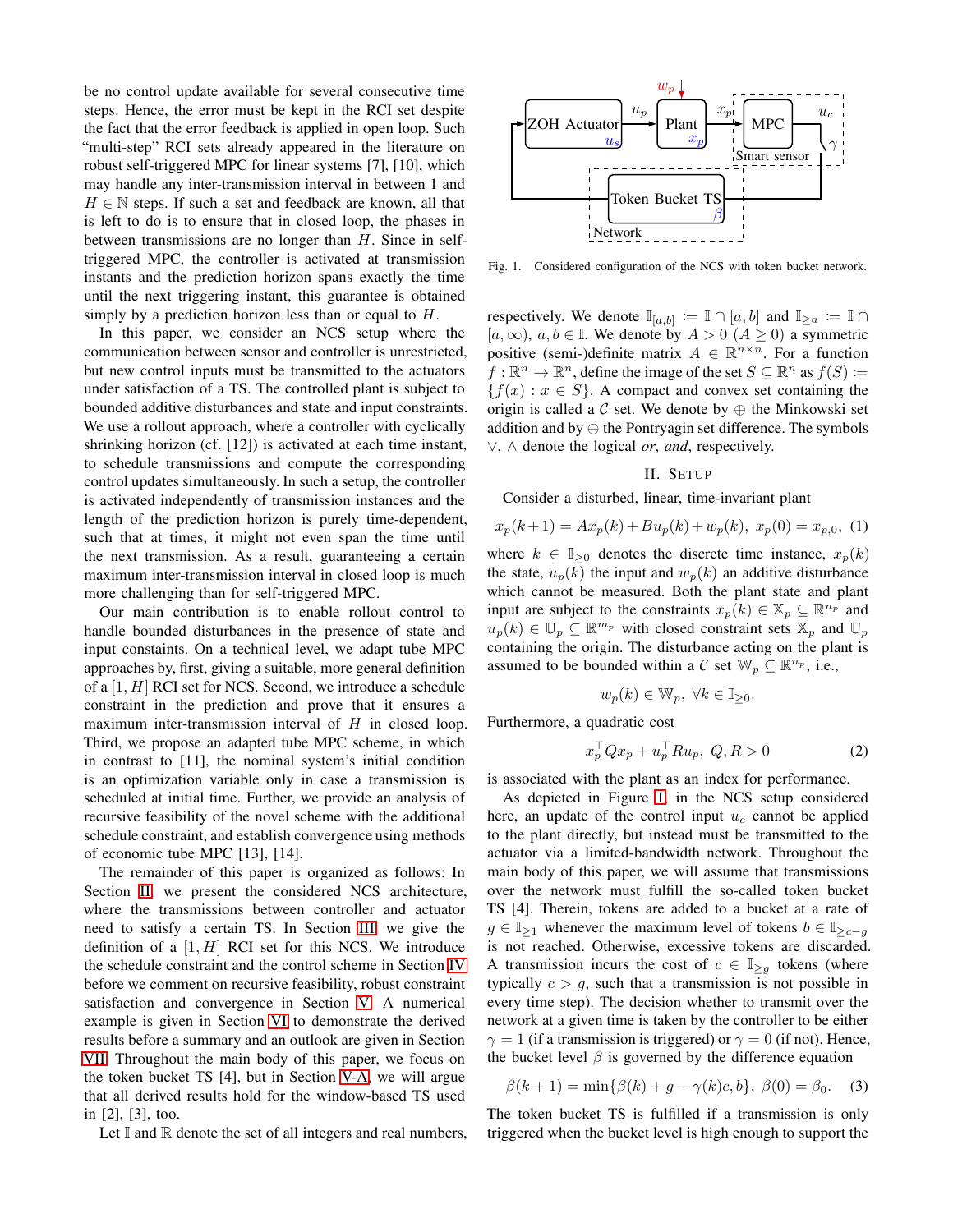cost of a transmission, as captured in the constraint  $\beta(k) \in$  $\mathbb{I}_{[0,b]}$  for all  $k \in \mathbb{I}_{\geq 0}$ . We presume throughout this paper that if this constraint is met, transmission delays and packet loss probabilities are negligible. Note that effectively, the token bucket TS prescribes an average transmission rate of  $\frac{g}{c}$ .

According to Figure [1,](#page-1-1) the state of the disturbed plant  $x_p$ is measured by the smart sensor, which runs the MPC and determines both the control input  $u_c$  and the transmission decision  $\gamma$ . Control inputs are sent via the network to a zeroorder hold (ZOH) actuator, which holds the last received input and stores it in a state  $u_s$  according to

$$
u_s(k + 1) = \gamma(k)u_c(k) + (1 - \gamma(k))u_s(k) = u_p(k)
$$

with  $u_s(0) = u_{s,0} \in \mathbb{U}_p$ . A more detailed description of the NCS setup and the token bucket TS can be found in [9].

We collect all state and input variables in

$$
x \coloneqq [x_p^\top \ u_s^\top \ \beta]^\top \ \text{and} \ u \coloneqq [u_c^\top \gamma]^\top,
$$

and write the nonlinear overall dynamics of the NCS as

$$
x(k+1) = f(x(k), u(k)) + w(k),
$$
  
\n
$$
f(x, u) := \begin{bmatrix} Ax_p + B(1-\gamma)u_s + B\gamma u_c \\ (1-\gamma)u_s + \gamma u_c \\ \min\{\beta + g - \gamma c, b\} \end{bmatrix}, w := \begin{bmatrix} w_p \\ 0 \\ 0 \end{bmatrix}.
$$

The associated constraints can be formulated as  $x(k) \in \mathbb{X}$  :=  $\mathbb{X}_p \times \mathbb{U}_p \times \mathbb{I}_{[0,b]}, u(k) \in \mathbb{U} \coloneqq \mathbb{U}_p \times \{0,1\}$  and  $w(k) \in \mathbb{W} \coloneqq$  $\mathbb{W}_p \times \{0\} \times \{0\}$ . The performance index [\(2\)](#page-1-2) becomes

$$
\ell(x, u) := x_p^\top Q x_p + (1 - \gamma) u_s^\top R u_s + \gamma u_c^\top R u_c. \tag{5}
$$

III. 
$$
[1, H]
$$
 Robust control invariant set

<span id="page-2-0"></span>For the predictions in the tube MPC approach, we rely on the definition of a so-called nominal system

<span id="page-2-2"></span>
$$
\bar{x}(k+1) = f(\bar{x}(k), \bar{u}(k)), \ \bar{x}(0) = \bar{x}_0 \tag{6}
$$

which neglects the disturbance. Approaches in the literature [13], [14] apply an error feedback  $u(k)$  =  $\Phi(\bar{u}(k), x(k), \bar{x}(k))$  to the real system in order to bound the error  $x(k) - \bar{x}(k)$  between the real and nominal state within a robust control invariant (RCI) set. Thereby, the influence of all possible disturbance realizations can be captured.

However, unlike in the above-mentioned works, in our setup a control update (and hence an updated version of the error feedback) can in general not be sent to the actuator at each sampling time  $k$  due to the constraints of the token bucket TS. For this reason, we consider an error feedback  $\phi: \mathbb{U}_p \times \mathbb{X}_p \times \mathbb{X}_p \to \mathbb{U}_p$  which is held by the actuator over H consecutive time steps. We say a set is  $[1, H]$  RCI if it has the following property: If the error between real and nominal state is contained in the set at  $t = 0$  and the zero-order-held error feedback is applied over  $H$  time steps, the error does not leave the set in any of these H steps. Hence, in order to capture the influence of the disturbance on the error, we require knowledge of a  $[1, H]$  RCI set.

Next, we introduce a formal definition. To this end, consider that the control

<span id="page-2-4"></span>
$$
\bar{v}(0) := \begin{bmatrix} \bar{v}_c(0) \\ 1 \end{bmatrix}, \ \bar{v}(i) := \begin{bmatrix} 0 \\ 0 \end{bmatrix}, \ \forall i \in \mathbb{I}_{[1, H-1]} \tag{7}
$$

is applied to the nominal system [\(6\)](#page-2-2) with  $\bar{v}_c(0) \in \mathbb{U}_p$ . Then the error feedback applied to the real system [\(4\)](#page-2-3) is

<span id="page-2-5"></span>
$$
\Phi_0(\bar{v}(0), x(0), \bar{x}(0)) \coloneqq \begin{bmatrix} \phi(\bar{v}_c(0), x_p(0), \bar{x}_p(0)) \\ 1 \end{bmatrix}
$$
\n
$$
\Phi_i(\bar{v}(i), x(i), \bar{x}(i)) \coloneqq \bar{v}(i) = \begin{bmatrix} 0 \\ 0 \end{bmatrix}, \forall i \in \mathbb{I}_{[1, H-1]}.
$$
\n(8)

Let us consider the state sequences of the nominal system under [\(7\)](#page-2-4) and of the real system under [\(8\)](#page-2-5), i.e., that  $\bar{u}(i)$  =  $\overline{v}(i)$  and  $u(i) = \Phi_i(\overline{v}(i), x(i), \overline{x}(i))$  for all  $i \in \mathbb{I}_{[0,H-1]}$ :

<span id="page-2-6"></span>
$$
\begin{aligned} \bar{x}(i+1) &= f(\bar{x}(i), \bar{v}(i)) \\ x(i+1) &= f(x(i), \Phi_i(\bar{v}(i), x(i), \bar{x}(i))) + w(i). \end{aligned} \tag{9}
$$

The error between the nominal and real system is then for all  $i \in \mathbb{I}_{[0,H]}$  defined by

$$
e(i) \coloneqq x(i) - \bar{x}(i),
$$

where  $\bar{x}(i)$  and  $x(i)$  evolve according to [\(9\)](#page-2-6).

satisfy

<span id="page-2-3"></span>*Definition 1:* A set  $\Omega \subseteq \mathbb{R}^n$  is  $[1, H]$  RCI for the error if and only if there exists a  $\phi : \mathbb{U}_p \times \mathbb{X}_p \times \mathbb{X}_p \to \mathbb{U}_p$  such that for all  $x(0), \bar{x}(0) \in \mathbb{X}$  with  $e(0) \in \Omega$ , all  $\bar{v}_c(0) \in \mathbb{U}_p$  and all  $\{w(0), \ldots, w(H-1)\} \in \mathbb{W}^H$  it holds that

$$
e(i) \in \Omega, \ \forall i \in \mathbb{I}_{[1,H]}.
$$

*Remark 1:* We assume here that  $\bar{v}_c(i) = 0$  for all  $i \in$  $\mathbb{I}_{[1,H]}$ . Note, however, that since there is no input transmitted to the actuator when  $\gamma = 0$ , this is without loss of generality.

Let us define  $A_i := A^i$  and  $B_i := \sum_{j=0}^{i-1} A^i B, i \in \mathbb{I}_{[0,H]}$ . *Lemma 1:* Suppose there exist an  $H \in \mathbb{I}_{\geq 1}$ , a  $K \in$  $\mathbb{R}^{m_p \times n_p}$  and a set  $\Omega_p \subseteq \mathbb{R}^{n_p}$ , containing the origin, which

<span id="page-2-7"></span>
$$
(A_i + B_i K)\Omega_p \oplus \left(\bigoplus_{j=0}^{i-1} A_j \mathbb{W}_p\right) \subseteq \Omega_p, \forall i \in \mathbb{I}_{[1,H]}.\tag{10}
$$

Then, with the feedback law  $\phi(\bar{v}_c, x_p, \bar{x}_p) = \bar{v}_c + K(x_p - \bar{x}_p)$ ,  $\Omega := \Omega_p \times K\Omega_p \times \{0\}$  is a [1, H] RCI set for the error.

The proof can be found in Appendix [A.](#page-6-0) Due to lack of space, we do not comment on how to find a suitable  $K$  and  $\Omega_p$ .

## IV. ROBUST ROLLOUT MPC SCHEME

<span id="page-2-1"></span>Tube MPC relies on the fact that since the difference between real and nominal state is bounded by the  $[1, H]$  RCI set  $\Omega$  independent of the disturbance realization, the nominal system can be considered in the optimization problem. In order to follow this approach, we tighten the constraints by the [1, H] RCI set  $\Omega$  according to

<span id="page-2-8"></span>
$$
\bar{\mathbb{X}} := \mathbb{X} \ominus \Omega = (\mathbb{X}_p \ominus \Omega_p) \times (\mathbb{U}_p \ominus K\Omega_p) \times \mathbb{I}_{[0,b]},
$$
\n
$$
\bar{\mathbb{U}} := (\mathbb{U}_p \ominus K\Omega_p) \times \{0,1\},
$$
\n(11)

where  $X$  and  $U$  are to be used in the prediction. This ensures that the real state satisfies the original state and input constraints. In addition, we need to make sure that at least every  $H$  time steps, the error feedback for the real plant is updated, i.e., that there is a transmission in closed loop at least every H time steps. This is crucial in order to guarantee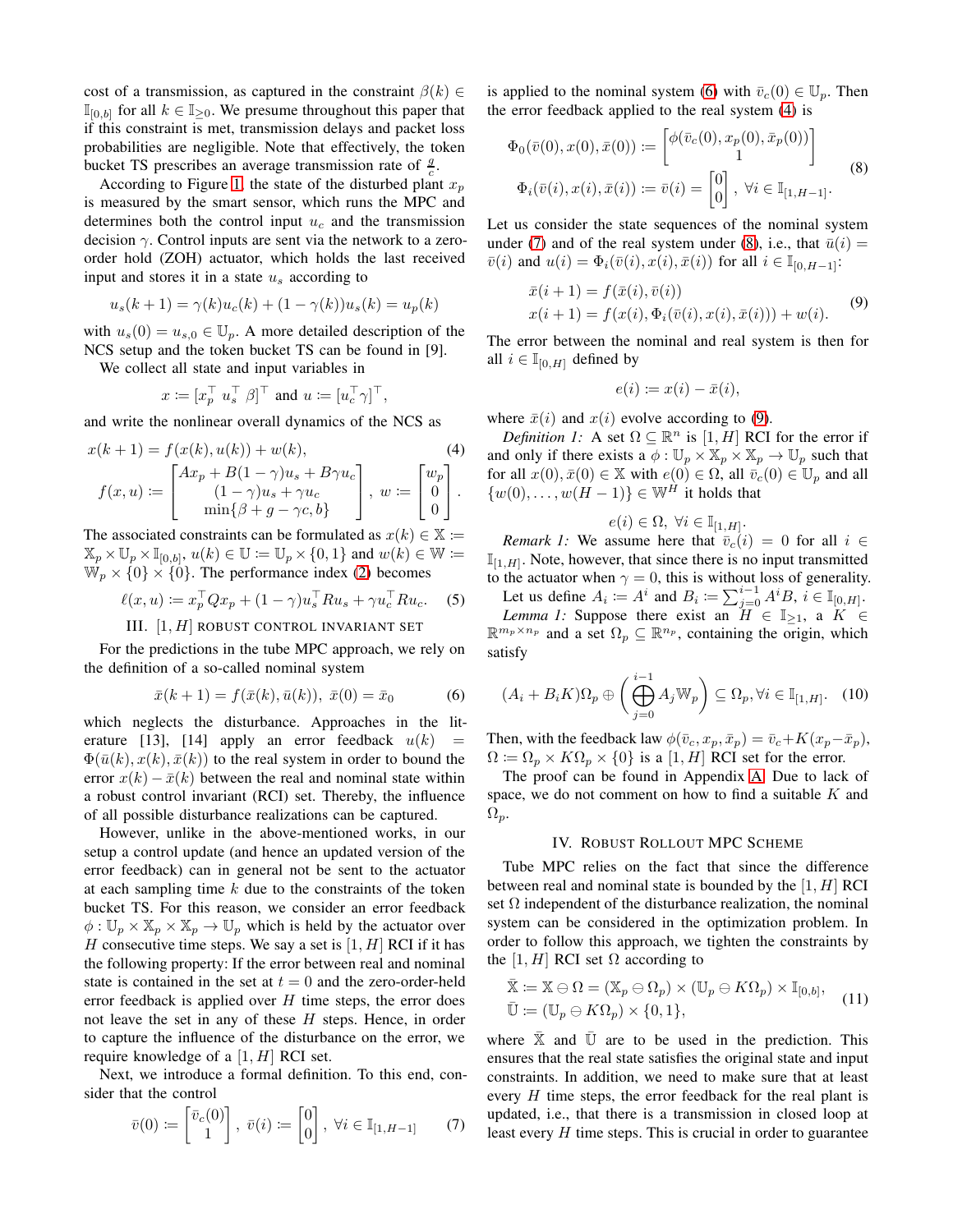that the error between real and nominal state remains in the tube, i.e., the  $[1, H]$  RCI set.

*Remark 2:* The exact choice of H poses a tradeoff: for larger H, longer inter-transmission intervals can be tolerated, which gives more flexibility for scheduling. However, this would likely increase  $\Omega$  as can be seen from [\(10\)](#page-2-7), which would result in tighter constraints for the nominal plant. In effect, the feasible set (the set of all states such that the MPC optimization problem is feasible) would shrink as well.

To bound the inter-transmission interval in closed loop, we introduce a counter  $s(k)$  which keeps track of the time since the last transmission occurred. To be precise, at time  $k$ , the last transmission was at  $k - s(k) - 1$ . The idea is now to require that the predicted schedules lie in the set  $\Gamma_N^H(s)$  as a constraint in the optimization problem. The set  $\Gamma_N^H(s)$  is defined as the set of all schedules of length  $N$ , wherein the first transmission occurs after at most  $H - s - 1$  steps and in which the remaining ones are at most  $H$  steps apart. If  $N$ is smaller than  $H - s$ , the schedule does not have to contain a transmission. Define the ordered sequence of indices for which the schedule  $\gamma(\cdot) \in \{0,1\}^N$  is 1 by

$$
\tau_{\gamma(\cdot)}(\cdot) \coloneqq \{j \in \mathbb{I}_{[0,N-1]} | \gamma(j) = 1\} \in \mathbb{I}_{[0,N-1]}^{n_{\gamma(\cdot)}}.
$$

where  $n_{\gamma(\cdot)} := \sum_{i=0}^{N-1} \gamma(i)$  is the number of transmissions in  $\gamma(\cdot)$ . Then, a formal definition of  $\Gamma_N^H(s)$  is given by

$$
\Gamma_N^H(s) := \{ \gamma(\cdot) \in \{0, 1\}^N | (\tau_{\gamma(\cdot)}(0) \le H - s - 1 \land \tau_{\gamma(\cdot)}(j+1) - \tau_{\gamma(\cdot)}(j) \le H, \ \forall j \in \mathbb{I}_{[0, n_{\gamma(\cdot)} - 2]} \land N - \tau_{\gamma(\cdot)}(n_{\gamma(\cdot)}) \le H - 1) \lor N \le H - s - 1 \}.
$$
\n(12)

At the end of this section, we will prove that indeed, a transmission is triggered in closed loop at least every  $H$  steps with this additional constraint in the optimization problem.

Also in the disturbance-free case, rollout approaches in NCS require special care when designing the underlying MPC law. Since the transmission of an updated control law is not possible at every time step, standard techniques to ensure recursive feasibility and stability cannot be directly applied. In this paper, we follow the approach of MPC with a cyclically time-varying prediction horizon instead of a traditional constant horizon (see [12], [15]). Therein, the prediction horizon at time  $k$  is defined by

$$
N(k) \coloneqq \overline{N} - k \text{mod} M \tag{13}
$$

for a cycle length  $M \in \mathbb{I}_{\geq 1}$  and a maximum horizon  $\overline{N} \in$  $\mathbb{I}_{\geq M}$ . We introduce the predicted nominal state and input trajectories at time k as  $\bar{x}(\cdot|k) := {\bar{x}(0|k), \ldots, \bar{x}(N(k)|k)}$ and  $\bar{u}(\cdot|k) := {\bar{u}(0|k), \ldots, \bar{u}(N(k) - 1|k)}$ . The objective function is then defined by

$$
V(\bar{x}(\cdot|k), \bar{u}(\cdot|k), k) := \lambda(\bar{x}(0|k))\tag{14}
$$
  
+ 
$$
\sum_{i=0}^{N(k)-1} \ell(\bar{x}(i|k), \bar{u}(i|k)) + V_f(\bar{x}(N(k)|k)),
$$

where  $\lambda(\bar{x}) \coloneqq \bar{u}_s^{\top} S \bar{u}_s$ ,  $R \ge S > 0$  is an additional weight on the initial state, and  $V_f : \mathbb{X} \to \mathbb{R}$  is the terminal cost.

*Remark 3:* The term  $\lambda(\cdot)$  is included in the objective function to establish convergence later, where the analysis relies on results from economic tube MPC [13], [14]. It is indeed essential for this guarantee, but in our case, its effect on the closed loop can be made negligibly small since  $S$  may be arbitrarily small as long as it is positive definite.

Now, we are ready to state the MPC optimization problem. Given the system state  $x(k)$ , the nominal state  $\bar{x}(k)$  and the counter  $s(k)$ , the problem  $\mathcal{P}(x(k), \bar{x}(k), s(k), k)$  solved at each time step  $k$  is defined by

$$
\min_{\bar{x}(\cdot|k),\bar{u}(\cdot|k)} V(\bar{x}(\cdot|k),\bar{u}(\cdot|k),k)
$$
\ns.t. 
$$
\begin{cases} x(k) \in {\bar{x}(0|k)} \oplus \Omega & \bar{\gamma}(0|k) = 1 \\ \bar{x}(0|k) = \bar{x}(k) & \bar{\gamma}(0|k) = 0 \end{cases}
$$
 (15a)

<span id="page-3-5"></span><span id="page-3-4"></span><span id="page-3-0"></span>
$$
\bar{x}(i+1|k) = f(\bar{x}(i|k), \bar{u}(i|k))
$$
\n(15b)

$$
\bar{x}(i|k) \in \bar{\mathbb{X}}, \ \bar{u}(i|k) \in \bar{\mathbb{U}}, \quad \forall i \in \mathbb{I}_{[0,N(k)-1]} \tag{15c}
$$

<span id="page-3-6"></span><span id="page-3-2"></span>
$$
\bar{\gamma}(\cdot|k) \in \Gamma_{N(k)}^H(s(k))\tag{15d}
$$

$$
\bar{x}(N(k)|k) \in \bar{X}_f \tag{15e}
$$

with the closed terminal region  $\bar{\mathbb{X}}_f \subseteq \bar{\mathbb{X}}$ . We comment on the exact choice of terminal ingredients to ensure recursive feasibility and convergence in the next section.

We denote by the superscript \* the nominal state and input trajectories which solve  $\mathcal{P}(x(k), \bar{x}(k), s(k), k)$ . The tube MPC then operates with the following scheme.

## <span id="page-3-3"></span><span id="page-3-1"></span>Algorithm 1: Robust Rollout MPC Scheme

- 0) Set  $k = 0$ , enforce  $\bar{\gamma}^*(0|0) = 1$ , choose an arbitrary  $\bar{x}(0)$  that fulfills  $x(0) \in {\bar{x}(0)} \oplus \Omega$  and set  $s(0) = 0$ .
- 1) At time k, measure  $x(k)$ , solve  $\mathcal{P}(x(k), \bar{x}(k), s(k), k)$ .
- 2) Set  $\bar{x}(k+1) = \bar{x}^*(1|k)$ . Apply the error feedback

$$
u(k) = \begin{cases} [\bar{u}_c^*(0|k) + K(x_p(k) - \bar{x}_p^*(0|k))] & \bar{\gamma}^*(0|k) = 1\\ \bar{u}^*(0|k) & \bar{\gamma}^*(0|k) = 0 \end{cases}
$$

to the real system [\(4\)](#page-2-3), i.e., transmit  $\bar{u}_c^*(0|k)$  +  $K(x_p(k) - \bar{x}_p^*(0|k))$  to the actuator if  $\bar{\gamma}^*(0|k) = 1$ , otherwise do not transmit. Finally, set

$$
s(k+1) = \begin{cases} 0 & \bar{\gamma}^*(0|k) = 1\\ s(k) + 1 & \bar{\gamma}^*(0|k) = 0 \end{cases}
$$

.

3) Set 
$$
k \leftarrow k + 1
$$
 and go to 1).

*Remark 4:* We enforce  $\bar{\gamma}^*(0|0) = 1$  to ensure that an error feedback is transmitted at initial time. This restricts the feasible set at  $k = 0$  to a subset of  $\mathbb{X}_p \times \mathbb{U}_p \times \mathbb{I}_{[c-g,b]}$ .

Note that according to [\(15a\)](#page-3-0), the initial nominal state is an optimization variable only if there is a transmission predicted at initial time, otherwise it is fixed to  $\bar{x}(0|k)$  =  $\bar{x}(k) = \bar{x}(1|k-1)$ . This can be seen as a mixed strategy between [13, Section 6], [14], [11] where the initial state is allowed to be an optimization variable at each time instant, and [13, Section 3] where the initial state is always fixed. The reason why we employ this strategy is the following: at all time instances where no transmission takes place in closed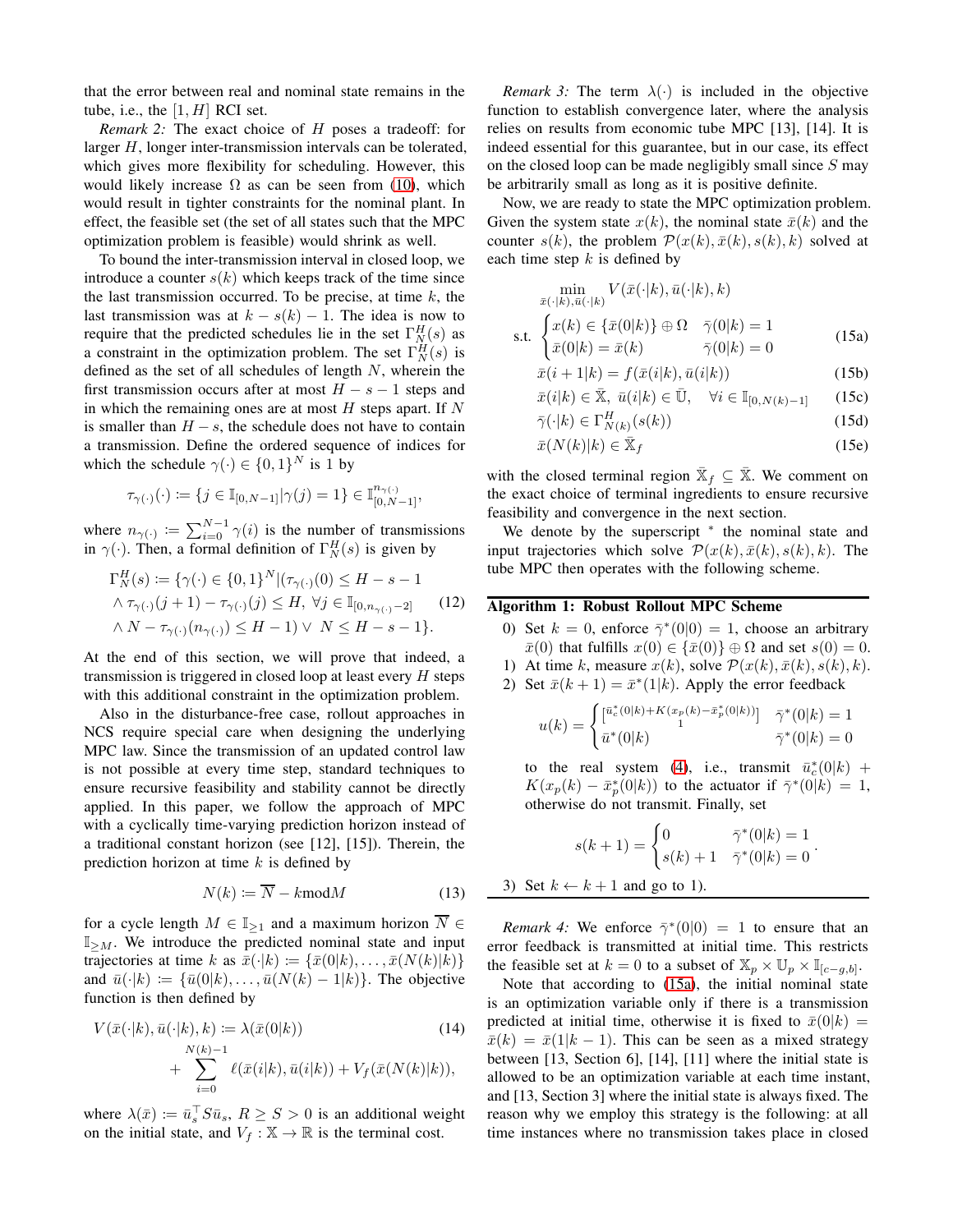loop, one cannot reoptimize the nominal plant state, since also the error feedback (which would depend on the newly chosen  $\bar{x}_p^*(0|k)$ ) could not be updated at the actuator due to the lacking transmission. In effect, one could not guarantee anymore that the error between real and nominal state is bounded by  $\Omega$ . It would be possible in principle to enforce  $\bar{x}(0|k) = \bar{x}(k)$  also at times when a transmission does take place. Note, however, that in this case, there would be no feedback whatsoever from the real state back to the controller, which is indeed provided by our strategy.

The following result establishes that under application of Algorithm [1,](#page-3-1) there is indeed a transmission at least every  $H$ time steps in closed loop.

<span id="page-4-7"></span>*Lemma 2:* Suppose that  $\overline{N} \geq H \geq M$  and that for a  $\overline{k} \in$  $\mathbb{I}_{\geq 0}$ ,  $\mathcal{P}(x(k), \bar{x}(k), s(k), k)$  is feasible for all  $k \in \mathbb{I}_{[0,\overline{k}-1]}$ . Then under application of Algorithm [1,](#page-3-1) for any  $k \in \mathbb{I}_{[0,\overline{k}-H]},$ it holds that  $\mathbf{k}$ 

$$
\sum_{i=k}^{k+H-1} \gamma(i) \ge 1.
$$

The proof can be found in Appendix [B.](#page-6-1)

*Remark 5:* This result can be described as a transient average constraint known from economic MPC [16] or as a weakly-hard real-time constraint from task scheduling [17].

#### <span id="page-4-0"></span>V. RECURSIVE FEASIBILITY AND CONVERGENCE

In this section, conditions for the terminal region and cost are given, such that recursive feasibility of the MPC optimization problem and convergence can be guaranteed. Furthermore, we comment on satisfaction of the original constraints for system [\(4\)](#page-2-3). We design the terminal ingredients similarly as in [9], where the cycle length  $M := \lceil \frac{c}{g} \rceil$  is the base period of an a priori chosen periodic transmission schedule, which is feasible according to the token bucket TS.

Assumption 1: There exists a closed set  $\bar{\mathbb{X}}_{f,p} \subseteq \mathbb{X}_p \ominus \Omega_p$ containing the origin and a  $K_f \in \mathbb{R}^{m_p \times n_p}$ , such that it holds that  $K_f \overline{\mathbb{X}}_{f,p} \subseteq \overline{\mathbb{U}}_p \ominus K\Omega_p, \ (A_i + B_i K_f) \overline{\mathbb{X}}_{f,p} \subseteq \mathbb{X}_p \ominus \Omega_p$ for all  $i \in \mathbb{I}_{[1,M-1]}$  and  $(A_M + B_M K_f) \overline{\mathbb{X}}_{f,p} \subseteq \overline{\mathbb{X}}_{f,p}$ .

*Assumption 2:* There exists a  $0 < P_f \in \mathbb{R}^{n_p \times n_p}$  such that

$$
(A_M + B_M K_f)^{\top} P_f (A_M + B_M K_f) - P_f
$$
\n
$$
< -\sum_{i=1}^{M-1} (A_i + B_i K_f)^{\top} O(A_i + B_i K_f) - M K_f^{\top} R K_f.
$$
\n(16)

$$
\leq -\sum_{i=0} \left( A_i + B_i K_f \right)^{\top} Q (A_i + B_i K_f) - M K_f^{\top} R K_f.
$$

<span id="page-4-8"></span>*Remark 6:* If the pair  $(A_M, B_M)$  is controllable, an admissible choice for  $K_f$  and  $P_f$  is given in [9, Lemmas 1,2]. If  $\mathbb{X}_p \ominus \Omega_p$  and  $\mathbb{U}_p \ominus \dot{K}\Omega_p$  are polytopic, a suitable set  $\bar{\mathbb{X}}_{f,p}$ can be constructed using methods as in [18, Remark 2].

We choose  $V_f(\bar{x}) \coloneqq \bar{x}_p^{\top} P_f \bar{x}_p$  as a terminal cost and

$$
\bar{\mathbb{X}}_f\coloneqq\bar{\mathbb{X}}_{f,p}\times(\mathbb{U}_p\ominus K\Omega_p)\times\mathbb{I}_{[c-g,b]}
$$

as a terminal region. We consider the terminal control sequence  $\kappa_0(x) \coloneqq [(K_f \bar{x}_p)^{\top} 1]^{\top}$  and  $\kappa_i(x) \coloneqq [0 \; 0]^{\top}$ , for all  $j \in \mathbb{I}_{[1,M-1]}$ . We note that  $K_f$  can be different from K.

*Remark 7:* Note that the terminal region is chosen differently than in [9]. This is done to facilitate establishing recursive feasibility of the schedule constraint [\(15d\)](#page-3-2). However at

the same time, this choice limits our analysis to the notion of convergence instead of asymptotic stability as in [9]. This is because [15, Assumption 5], which is used in [9] to establish stability, is not fulfilled with our choice of terminal region.

<span id="page-4-3"></span>*Assumption 3:* There exist an  $\Omega_p$  and K such that [\(10\)](#page-2-7) is fulfilled with a  $H \geq M$ . Further,  $\mathbb{X}_p \oplus \Omega_p$  and  $\mathbb{U}_p \oplus K\Omega_p$ are closed and contain the origin.

In other words, the admissible inter-transmission interval H with which robust invariance can be guaranteed must be at least as long as the base period  $M$  of the token bucket.

<span id="page-4-4"></span>*Theorem 1 (Recursive Feasibility and Robust Constraint Satisfaction*): Suppose that  $\mathcal{P}(x(0), \bar{x}(0), 0, 0)$  is feasible with the additional constraint  $\bar{\gamma}^*(0|0) = 1$ , that Assumptions [1](#page-4-2) and [3](#page-4-3) hold, and that  $\overline{N} \geq H \geq M$ . Then,  $\mathcal P$  is feasible for all  $k \in \mathbb{I}_{\geq 0}$  and the state and input satisfy  $x(k) \in \mathbb{X}$  and  $u(k) \in \mathbb{U}$  for all  $k \in \mathbb{I}_{>0}$ .

<span id="page-4-6"></span>*Theorem 2 (Convergence)*: Suppose, additionally to the conditions of Theorem [1,](#page-4-4) that Assumption [2](#page-4-5) holds and that  $R \geq S > 0$ . Then, the nominal state  $\bar{x}(k)$  converges to  $\mathbb{A} := \{0\} \times \{0\} \times \mathbb{I}_{[0,b]}$  as  $k \to \infty$ . Furthermore, the real state  $x(k)$  converges to  $\mathbb{A} \oplus \Omega = \Omega_p \times K\Omega_p \times \mathbb{I}_{[0,b]}$  as  $k \to \infty$ .

The proofs of Theorems [1](#page-4-4) and [2](#page-4-6) can be found in Appendices [C](#page-6-2) and [D.](#page-7-0)

#### <span id="page-4-1"></span>*A. Results for window-based TS as in [2], [3], [8]*

Another TS used in the literature on rollout control is the following: in each disjoint window of length  $M \in \mathbb{I}_{\geq 1}$ , there are  $r \in \mathbb{I}_{[1,M]}$  transmissions possible; these transmissions can be arbitrarily scheduled by the MPC over each interval of length  $M$  (cf. [2], [3], [8]).

<span id="page-4-2"></span>We will give the following statements without proof, since they can be easily inferred from the preceding analysis. Unlike in the token bucket TS, the network is not a dynamical component of the NCS and the overall system can be described by the state variables  $x \coloneqq [x_p^\top u_s^\top]^\top$ , such that the right-hand side of [\(4\)](#page-2-3) is defined by

<span id="page-4-5"></span>
$$
f(x,u) \coloneqq \begin{bmatrix} Ax_p + B(1-\gamma)u_s + B\gamma u_c \\ (1-\gamma)u_s + \gamma u_c \end{bmatrix} \text{ and } w \coloneqq \begin{bmatrix} w_p \\ 0 \end{bmatrix}.
$$

The constraint sets are  $\mathbb{X} := \mathbb{X}_p \times \mathbb{U}_p$ ,  $u(k) \in \mathbb{U} := \mathbb{U}_p \times$  $\{0, 1\}$  and  $w(k) \in \mathbb{W} := \mathbb{W}_p \times \{0\}$ . A  $[1, H]$  RCI set is then  $\Omega := \Omega_p \times K\Omega_p$  where  $\Omega_p$  fulfills [\(10\)](#page-2-7). The tightened state and input constraint sets are defined as in [\(11\)](#page-2-8).

For ease of presentation, we assume  $r = 1$ , and note that the following considerations could be easily extended to  $r >$ 1. In the optimization problem  $P$ , we allow  $S_k$  transmissions in the predicted schedule at time k, where  $S_k$  is given in [8, Section IV-B], to fulfill the window-based TS in closed loop. We change the terminal region to  $\overline{\mathbb{X}}_f := \overline{\mathbb{X}}_{f,p} \times (\mathbb{U}_p \ominus K\Omega_p)$ , we require that Assumptions [1-](#page-4-2)[3](#page-4-3) still hold and set  $S = 0$ . Then Lemma [2](#page-4-7) as well as Theorems [1](#page-4-4) and [2](#page-4-6) (if we define  $A := \{0\} \times \{0\}$  hold without further adaptation.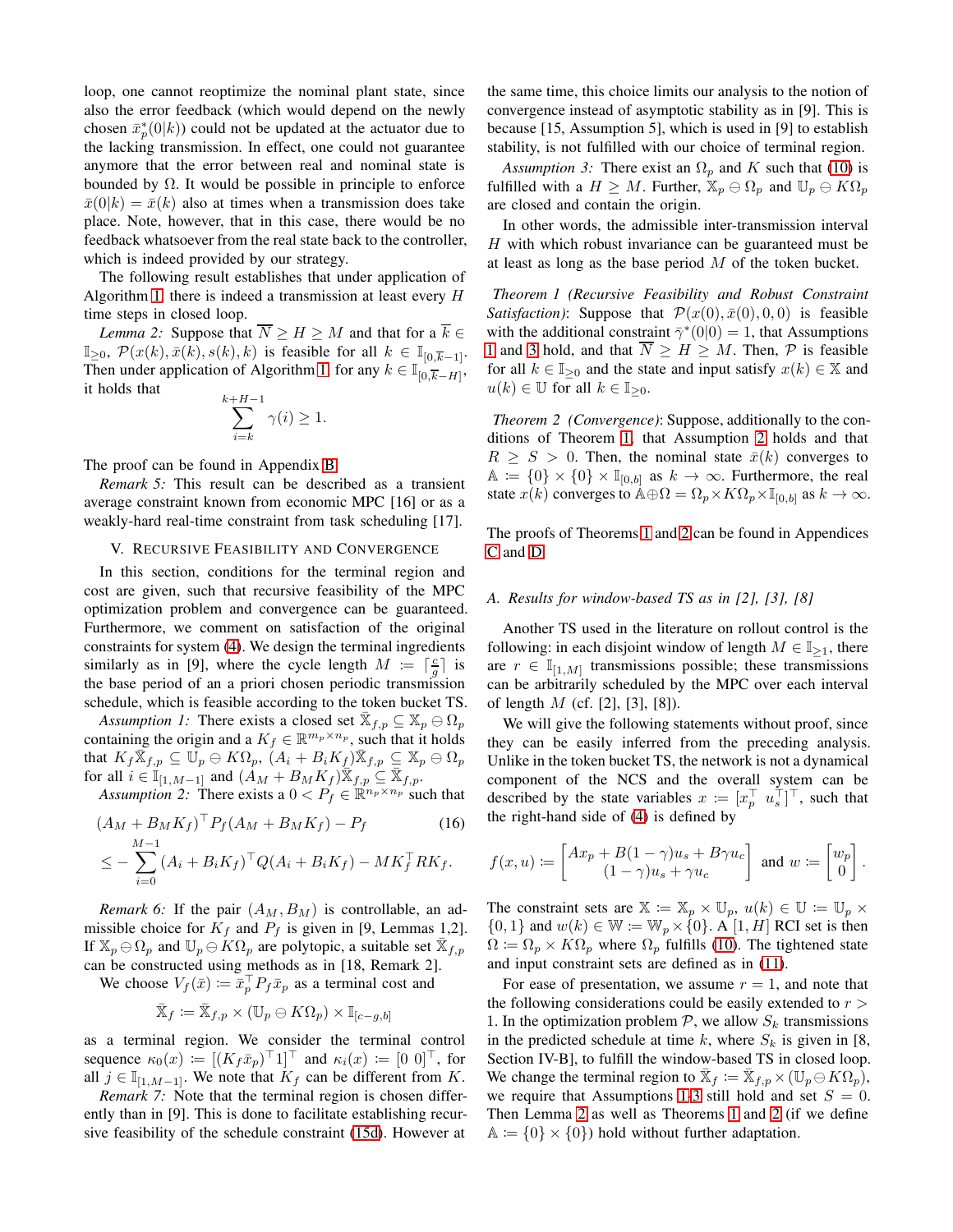

<span id="page-5-2"></span>Fig. 2. Trajectories of closed-loop system and  $\Omega_p$  for  $H = 5$  (blue).



<span id="page-5-3"></span>Fig. 3. Time points of a transmission.

## VI. NUMERICAL EXAMPLE

<span id="page-5-0"></span>For a brief numerical analysis, we consider a disturbed double integrator

$$
x_p(k+1) = \begin{bmatrix} 1 & 0.1 \\ 0 & 1 \end{bmatrix} x_p(k) + \begin{bmatrix} 0.005 \\ 0.1 \end{bmatrix} u_p(k) + w_p(k)
$$
 (17)

subject to the constraints  $x_p(k) \in [-8, 8]^2$ ,  $u_p(k) \in$ [−15, 15] and where the bounded disturbance satisfies  $w_p(k) \in [-0.02, 0.02]^2$ . The parameters of the token bucket TS are  $q = 1$ ,  $c = 3$  and  $b = 10$ , such that the base period is  $M = 3$ . Hence, the maximum inter-transmission interval H for the error feedback must satisfy  $H \geq 3$ . The numerical results were obtained using Matlab, Yalmip [19], SeDuMi [20] and MPT3 [21].

A closed-loop simulation was conducted with a maximum prediction horizon of  $\overline{N} = 6$ , maximum inter-transmission interval of  $H = 5$ , cost matrices  $Q = 10I$ ,  $R = 1$ ,  $S =$  $10^{-6}$ , and initial conditions  $x_p(0) = [6 \ -2]^\top$ ,  $u_s(0) = 0$ and  $\beta(0) = 10$ . A suitable terminal region and cost were constructed as discussed in Remark [6.](#page-4-8) Figure [2](#page-5-2) shows the closed-loop trajectories of the plant, where one can see that the real plant state converges into  $\Omega_p$ . Actually, the region of ultimate convergence is much smaller than the computed  $\Omega_n$ , which shows that the theoretical statement of Theorem [2](#page-4-6) can be rather conservative. In Figure [3,](#page-5-3) it is indicated at which time points a transmission of control inputs takes place. Due to the schedule constraint, the inter-transmission interval is never longer than  $H = 5$ , which ensures robust constraint satisfaction.

#### VII. SUMMARY AND OUTLOOK

<span id="page-5-1"></span>In this paper, we have modified tube MPC methods for the control and network access scheduling of disturbed, constrained plants via rollout control. Three steps were

necessary to achieve this: First, the definition of a tube (an RCI set), which bounds the error between real and nominal plant despite the fact that the error feedback is zero-order held for up to  $H$  time steps; second, an additional schedule constraint in the optimization, which ensures that the intertransmission interval is upper bounded by  $H$  in closed loop; and third, a modified MPC scheme in which the initial state is fixed in case there is no transmission predicted initially.

In a networked control setting, one could also imagine that an actuator is able to implement the error feedback by a prediction of the real plant's state, instead of the pure ZOH error feedback considered in this paper. Furthermore, we have seen that the tubes might grow quite large for a high admissible inter-transmission interval. A different design of the tubes, e.g. as in [22], might provide a better estimate of the disturbance's effect on the plant and in effect will come with less conservatism. Finally, we are confident that the case of output feedback in rollout control may also be considered using techniques known from tube MPC.

#### **REFERENCES**

- [1] S. Wildhagen and F. Allgöwer, "Rollout scheduling and control for disturbed systems via tube MPC," in *Proc. Conf. Decision and Control (to appear)*, 2020.
- [2] D. Antunes and W. P. M. H. Heemels, "Rollout event-triggered control: beyond periodic control performance," *IEEE Trans. Automatic Control*, vol. 59, no. 12, pp. 3296–3311, 2014.
- [3] T. Gommans, T. A. F. Theunisse, D. Antunes, and W. P. M. H. Heemels, "Resource-aware MPC for constrained linear systems: Two rollout approaches," *Journal of Process Control*, vol. 51, pp. 68–83, 2017.
- [4] A. S. Tanenbaum and D. J. Wetherall, *Computer Networks*, 5th ed. Pearson, 2011.
- [5] S. Linsenmayer and F. Allgöwer, "Performance oriented triggering mechanisms with guaranteed traffic characterization for linear discretetime systems," in *Proc. 17th European Control Conf.*, 2018, pp. 1474– 1479.
- [6] E. Henriksson, D. E. Quevedo, E. G. W. Peters, H. Sandberg, and K. H. Johansson, "Multiple-loop self-triggered model predictive control for network scheduling and control," *IEEE Trans. Control Systems Technology*, vol. 23, no. 6, pp. 2167–2181, 2015.
- [7] F. D. Brunner, W. P. M. H. Heemels, and F. Allgöwer, "Robust selftriggered MPC for constrained linear systems," in *Proc. European Control Conf.*, 2014, pp. 472–477.
- [8] M. Kögel, D. Quevedo, and R. Findeisen, "Combined control and communication scheduling for constrained system using robust output feedback MPC," in *Proc. European Control Conf.*, 2019, pp. 1778– 1783.
- [9] S. Wildhagen, M. A. Müller, and F. Allgöwer, "Predictive control over a dynamical token bucket network," *IEEE Control Systems Letters*, vol. 3, no. 4, pp. 859–864, 2019.
- [10] J. Zhan, X. Li, and Z.-P. Jiang, "Self-triggered robust output feedback model predictive control of constrained linear systems," in *Proc. American Control Conf.*, 2017, pp. 3066–3071.
- [11] D. Mayne, M. Seron, and S. Raković, "Robust model predictive control of constrained linear systems with bounded disturbances," *Automatica*, vol. 41, no. 2, pp. 219 – 224, 2005.
- [12] M. Kögel and R. Findeisen, "Stability of NMPC with cyclic horizons," in *Proc. IFAC Symp. Nonlinear Control Systems*, 2013, pp. 809–814.
- [13] F. A. Bayer, M. A. Müller, and F. Allgöwer, "Tube-based robust economic model predictive control," *Journal of Process Control*, vol. 24, no. 8, pp. 1237 – 1246, 2014.
- [14] Z. Dong and D. Angeli, "Tube-based robust economic model predictive control on dissipative systems with generalized optimal regimes of operation," in *Proc. Conf. Decision and Control*, 2018, pp. 4309–4314.
- [15] S. Wildhagen, M. A. Müller, and F. Allgöwer, "Economic MPC using a cyclic horizon with application to Networked Control Systems," in *Proc. IFAC Symp. Nonlinear Control Systems*, 2019, pp. 796–801.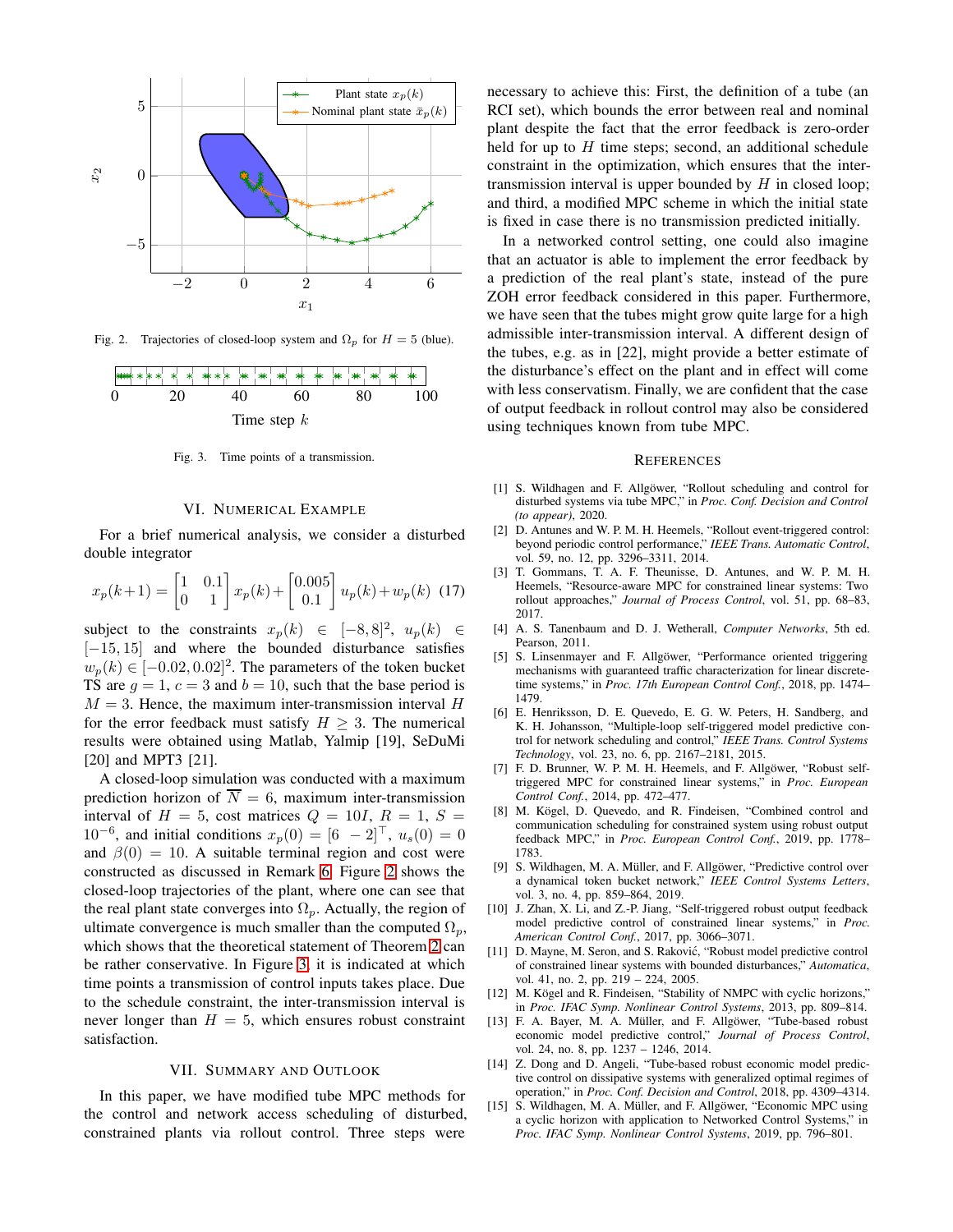- [16] M. A. Müller, D. Angeli, and F. Allgöwer, "Transient average constraints in economic model predictive control," *Automatica*, vol. 50, no. 11, pp. 2943 – 2950, 2014.
- [17] G. Bernat, A. Burns, and A. Liamosi, "Weakly hard real-time systems," *IEEE Trans. Computers*, vol. 50, no. 4, pp. 308–321, April 2001.
- [18] S. Wildhagen and F. Allgöwer, "Scheduling and control over networks using MPC with time-varying terminal ingredients," in *Proc. American Control Conf.*, 2020, pp. 1913–1918.
- [19] J. Löfberg, "Yalmip : A toolbox for modeling and optimization in MATLAB," in *Proc. CACSD Conference*, 2004.
- [20] J. F. Sturm, "Using sedumi 1.02, a matlab toolbox for optimization over symmetric cones," *Optimization Methods and Software*, vol. 11, no. 1-4, pp. 625–653, 1999.
- [21] M. Herceg, M. Kvasnica, C. N. Jones, and M. Morari, "Multi-Parametric Toolbox 3.0," in *Proc. European Control Conf.*, 2013, pp. 502–510.
- [22] L. Chisci, J. Rossiter, and G. Zappa, "Systems with persistent disturbances: Predictive control with restricted constraints," *Automatica*, vol. 37, pp. 1019–1028, 07 2001.

#### **APPENDIX**

#### <span id="page-6-0"></span>*A. Proof of Lemma [1](#page-2-7)*

We prove first that if for an arbitrary  $i \in \mathbb{I}_{[0,H-1]}$  it holds that  $e(i) \in \mathbb{R}^{n_p + m_p} \times \{0\}$ , then

<span id="page-6-3"></span>
$$
e(i+1) = \begin{cases} \mathcal{A}_1 e(0) + w(0) & i = 0\\ \mathcal{A}_0 e(i) + w(i) & i \in \mathbb{I}_{[1,H]} \end{cases} \tag{18}
$$

where

$$
\mathcal{A}_{\bar{\gamma}} := \begin{bmatrix} A + \bar{\gamma} BK & (1 - \bar{\gamma})B & 0 \\ \bar{\gamma} K & (1 - \bar{\gamma})I & 0 \\ 0 & 0 & 0 \end{bmatrix}.
$$

Consider first the case  $i = 0$  for which we have

$$
e(1) = f(x(0), [\bar{v}_c^{(0)} + K(x_p(0) - \bar{x}_p(0))] + w(0) - f(\bar{x}(0), [\bar{v}_c^{(0)}])
$$
  
= 
$$
\begin{bmatrix} A(x_p(0) - \bar{x}_p(0)) + BK(x_p(0) - \bar{x}_p(0)) + w_p(0) \\ K(x_p(0) - \bar{x}_p(0)) \\ \min{\{\beta(0) + g - c, b\}} - \min{\{\beta(0) + g - c, b\}} \end{bmatrix}.
$$

The last line is zero since  $\beta(0) - \bar{\beta}(0) = 0$  from  $e(0) =$  $x(0) - \bar{x}(0) \in \mathbb{R}^{n_p + m_p} \times \{0\}.$ 

For  $i \in \mathbb{I}_{[1,H-1]}$ , we have again  $\beta(i)-\overline{\beta}(i)=0$  and hence

$$
e(i + 1) = f(x(i), [0]) + w(i) - f(\bar{x}(i), [0])
$$
  
= 
$$
\begin{bmatrix} A(x_p(i) - \bar{x}_p(i)) + B(u_s(i) - \bar{u}_s(i)) + w_p(i) \\ u_s(i) - \bar{u}_s(i) \\ 0 \end{bmatrix}.
$$

Second, we prove by induction that if  $e(0) \in \Omega$ , then  $e(i) = A_0^{i-1} A_1 e(0) + \sum_{j=0}^{i-1} A_0^j w(i-j-1)$  and  $e(i) \in \Omega$ for all  $i \in \mathbb{I}_{[1,H]}$ , such that the claim follows immediately. We begin the induction for  $i = 1$ . Denoting  $e_p(0)$  the entries of  $e(0)$  corresponding to the plant state, we have with  $e(0) \in$  $\Omega \subseteq \mathbb{R}^{n_p + m_p} \times \{0\}$  and [\(18\)](#page-6-3)

$$
e(1) = A_1 e(0) + w(0) = \begin{bmatrix} (A + BK)e_p(0) \\ Ke_p(0) \\ 0 \end{bmatrix} + w(k)
$$
  

$$
e_p(0) \in \Omega_p,
$$
  

$$
w(0) \in W
$$
  

$$
\in (A + BK)\Omega_p \oplus W_p \times K\Omega_p \times \{0\} \subseteq \Omega,
$$

where the last inclusion holds due to [\(10\)](#page-2-7).

For the induction step, assume that for  $i \in \mathbb{I}_{[2,H]}$ , it holds that  $e(i-1) = \mathcal{A}_0^{i-2} \mathcal{A}_1 e(0) + \sum_{j=0}^{i-2} \mathcal{A}_0^j w(i-j-2)$  and  $e(i - 1) \in \Omega$ . Then with [\(18\)](#page-6-3)

$$
e(i) = \mathcal{A}_0 e(i-1) + w(i-1)
$$
  
=  $\mathcal{A}_0 \left( \mathcal{A}_0^{i-2} \mathcal{A}_1 e(0) + \sum_{j=0}^{i-2} \mathcal{A}_0^j w(i-j-2) \right) + w(i-1)$   
=  $\mathcal{A}_0^{i-1} \mathcal{A}_1 e(0) + \sum_{j=0}^{i-1} \mathcal{A}_0^j w(i-j-1).$ 

We calculate further, using the definitions of  $A_i$  and  $B_i$ ,

$$
e(i) = \begin{bmatrix} (A_i + B_i K)e_p(0) \\ Ke_p(0) \\ 0 \end{bmatrix} + \begin{bmatrix} \sum_{j=0}^{i-1} A_i w_p(i-j-1) \\ 0 \\ 0 \end{bmatrix}
$$

$$
e_p(0) \in \Omega_p,
$$

$$
w_p(i) \in \mathbb{W}_p
$$

$$
\in (A_i + B_i K)\Omega_p \oplus \left(\bigoplus_{j=0}^{i-1} A_j \mathbb{W}_p\right) \times K\Omega_p \times \{0\} \subseteq \Omega
$$

<span id="page-6-1"></span>where the last inclusion is again from  $(10)$ .

#### *B. Proof of Lemma [2](#page-4-7)*

Suppose, for contradiction, that for an arbitrary  $k \in$  $\mathbb{I}_{[0,\overline{k}-H]}, \gamma(k) = 1$  and  $\gamma(k+i) = 0$  for all  $i \in \mathbb{I}_{[1,H]}$  under application of Algorithm [1,](#page-3-1) i.e., that the inter-transmission interval is longer than  $H$  although the predicted schedules always fulfill the constraint [\(15d\)](#page-3-2).

In this case,  $s(k + i) = i - 1$ ,  $i \in \mathbb{I}_{[1,H]}$ . The interval until the next time instance at which the full horizon  $\overline{N}$  is used, is denoted by h, i.e.,  $N(k+h) = \overline{N}$ . According to the cyclic horizon scheme,  $h \in \mathbb{I}_{[1,M]} \subseteq \mathbb{I}_{[1,H]}$ , where the inclusion is from  $H \geq M$ . Hence,  $\bar{\gamma}^*(l|k+h) = 1$  for some  $l \in \mathbb{I}_{[0,H-s(k+h)-1]} = \mathbb{I}_{[0,H-h]}$  since  $\bar{\gamma}^*(\cdot|k+h) \in$  $\Gamma^H_{\overline{\mathcal{M}}}$  $\frac{H}{N}(h-1)$ . Note that since  $N \geq H$ , it cannot happen that  $N(k+h) = \overline{N} \le H - s(k+h) - 1$  due to  $s(k+h) = h - 1 \ge 0$ and in effect,  $\bar{\gamma}^*(\cdot|k+h)$  must contain a transmission (cf.  $(12)$ ).

Due to the cyclic horizon,  $N(k + i) \ge \overline{N} - i + h$  for all  $i \in \mathbb{I}_{[h,H]}$ . Equality holds if the horizon just decreases in the remaining time while the strict inequality comes into effect if the horizon recovers to  $\overline{N}$  at some point. Hence,

$$
N(k+i) \ge \overline{N} - i + h \stackrel{\overline{N} \ge H}{\ge} H - i + h \stackrel{h \ge 1}{\ge} H - i + 1 = H - s(k+i).
$$

In consequence, since  $\bar{\gamma}^*(\cdot|k+i) \in \Gamma_{N(k+i)}^H(i-1)$ , it must hold that  $\bar{\gamma}^*(l|k+i) = 1$  for some  $\bar{l} \in \mathbb{I}_{[0,H-s(k+i)-1]}$  $\mathbb{I}_{[0,H-i]}$  for all  $i \in \mathbb{I}_{[h,H]}$ . Finally, it follows for some  $i \in$  $\mathbb{I}_{[h,H]}$  that  $\bar{\gamma}^*(0|k+i) = 1$  and then according to Algorithm [1,](#page-3-1)  $\gamma(k + i) = 1$ . This contradicts the premise, such that the statement of the lemma must hold.

#### <span id="page-6-2"></span>*C. Proof of Theorem [1](#page-4-4)*

Suppose that  $P$  was feasible at all instances up to time  $k \in \mathbb{I}_{\geq 0}$ . Consider the candidate initial condition at  $k+1$ 

<span id="page-6-4"></span>
$$
\bar{x}(0|k+1) = \bar{x}^*(1|k). \tag{19}
$$